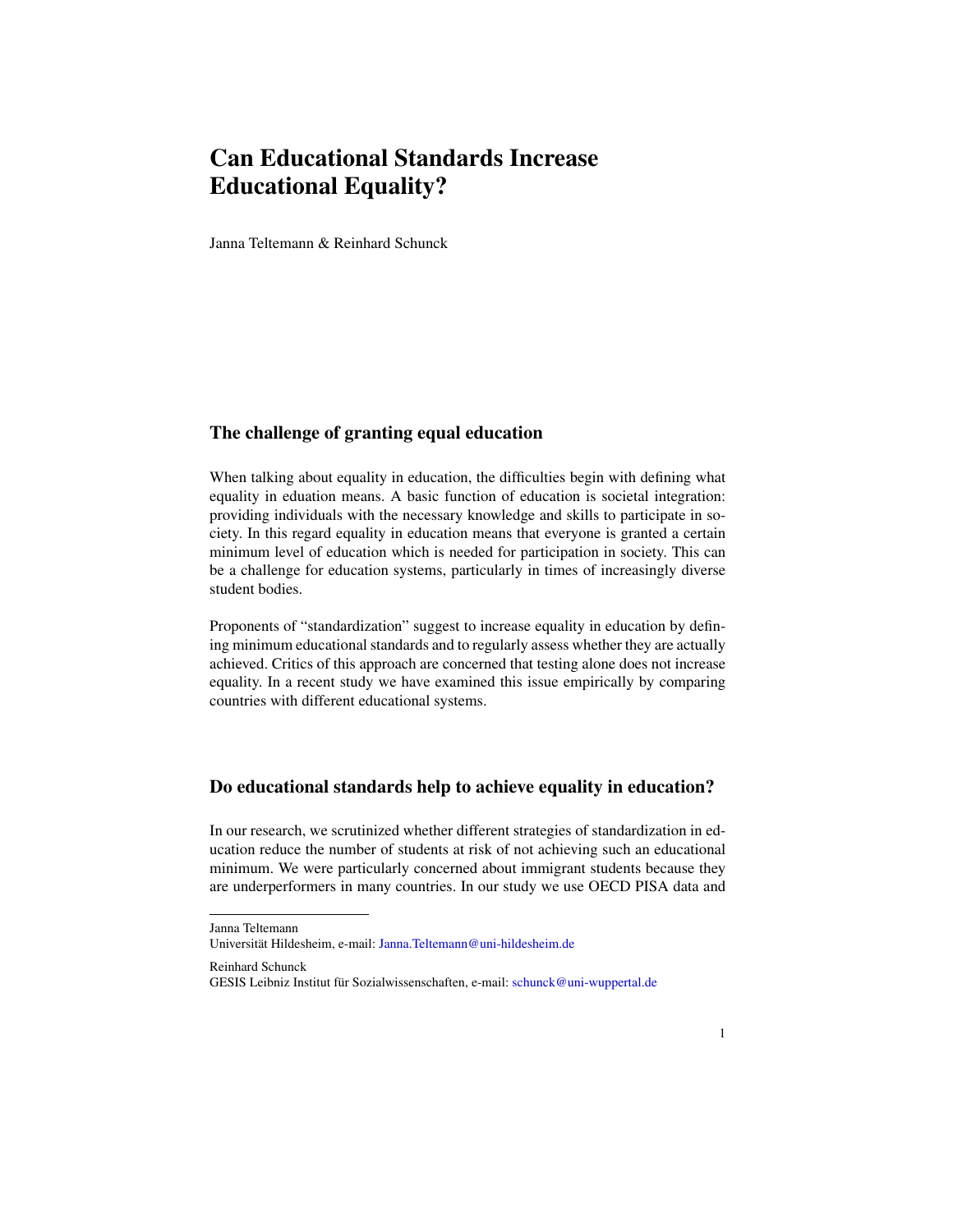define minimum education as performance below level 2 of reading scale. Students who perform below level 2 are unlikely to continue with education after mandatory schooling and will likely have severe difficulties in the labor market and with societal participation in general. Interestingly, educational systems differ greatly in the extent to which they are able to ensure such a minimum education for their students. As Figure [1](#page-1-0) shows, the proportion of students who did not reach level 2 varied greatly between countries. Less than 10 percent of the Finnish but more than 30 percent of the Mexican students to not reach basic literacy.

While it is easy to come up with potential explanations for these differences, it is difficult to find robust empirical evidence for or against an explanation. Do the differences stem from features of the countries' education system? Do they stem from the composition of the student bodies? Or do they stem from other differences between the countries? Obviously, countries like Finland and Mexico differ in many respects. To circumvent this issue, we have combined data from three different rounds of the OECD PISA study (2003, 2009, 2015) and constructed a dataset for 27 countries with about half a million students. With data from different measurement points over time we are able to assess how changes of standardization within countries are associated with changes in student performance.



<span id="page-1-0"></span>Fig. 1 Proportion of students performing below level in reading, PISA 2015.

*Note.* Data source: OECD PISA 2015 database, own calculations.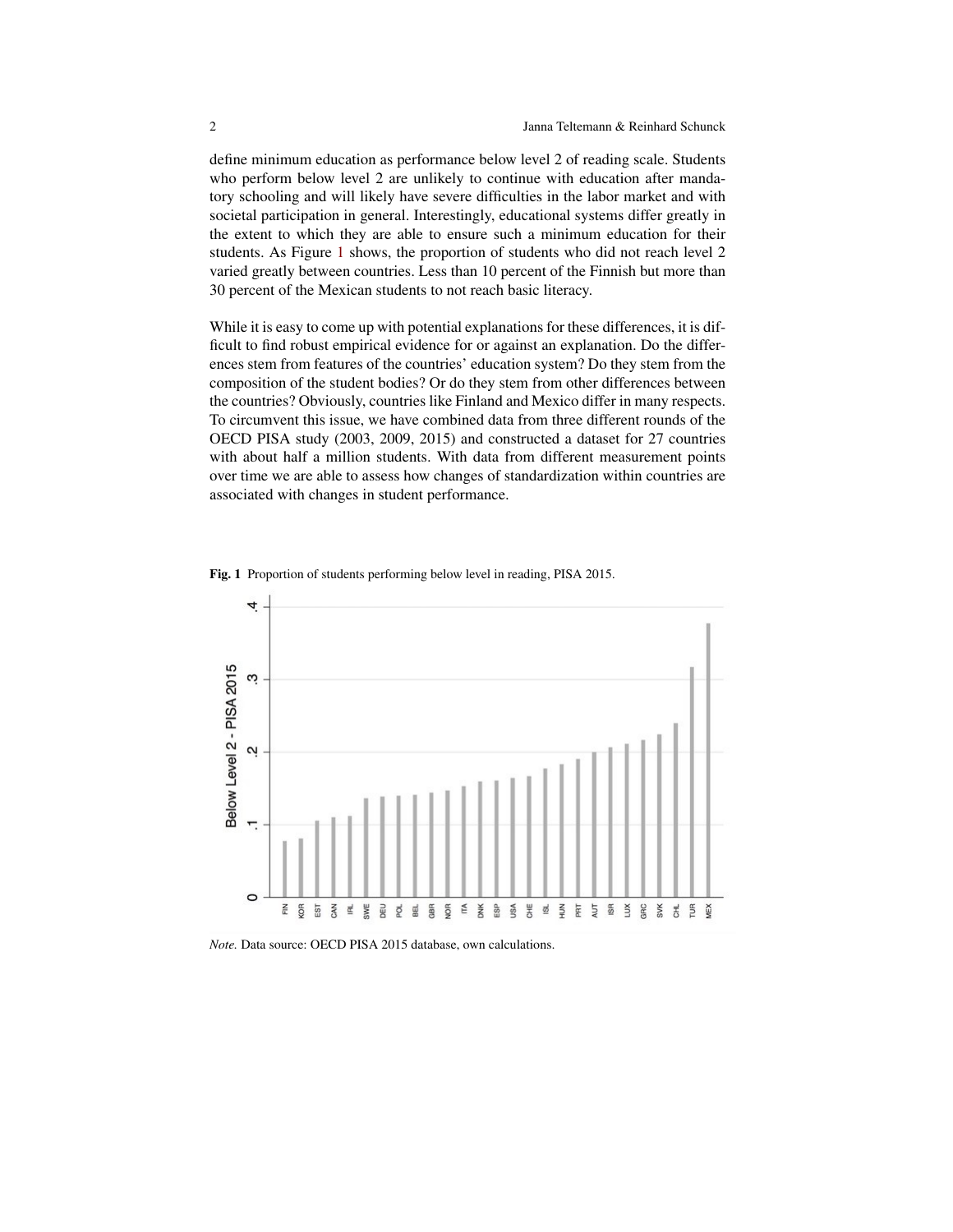Can Educational Standards Increase Educational Equality? 3

## Standardization protects immigrant students against low performance

Our results show that indicators of standardization such as the proliferation of standardised tests for 15 year old students, the practice of using school assessment data for comparisons with regional or national performance data, or using assessment data to track school performance over time reduce the risk of low reading performance in PISA.

A closer look reveals that the risk of low performance is particularly high for immigrants. However, in countries with more widespread standardization practices, this risk is reduced. Figure [2](#page-2-0) shows that in countries with an extensive use of assessment data for purposes of monitoring, immigrant students tend to have about the same risk of low performance as non-immigrants (the effect of immigrant background tends towards zero).

<span id="page-2-0"></span>Fig. 2 Effect of immigrant background on low performance by level of standardization (in terms of using school assessment data for the purpose of monitoring a school's progress over time).



*Note.* Estimated result based on a hierarchical four-level model with country-level fixed effects. Data source: OECD PISA database 2003, 2009, 2015.